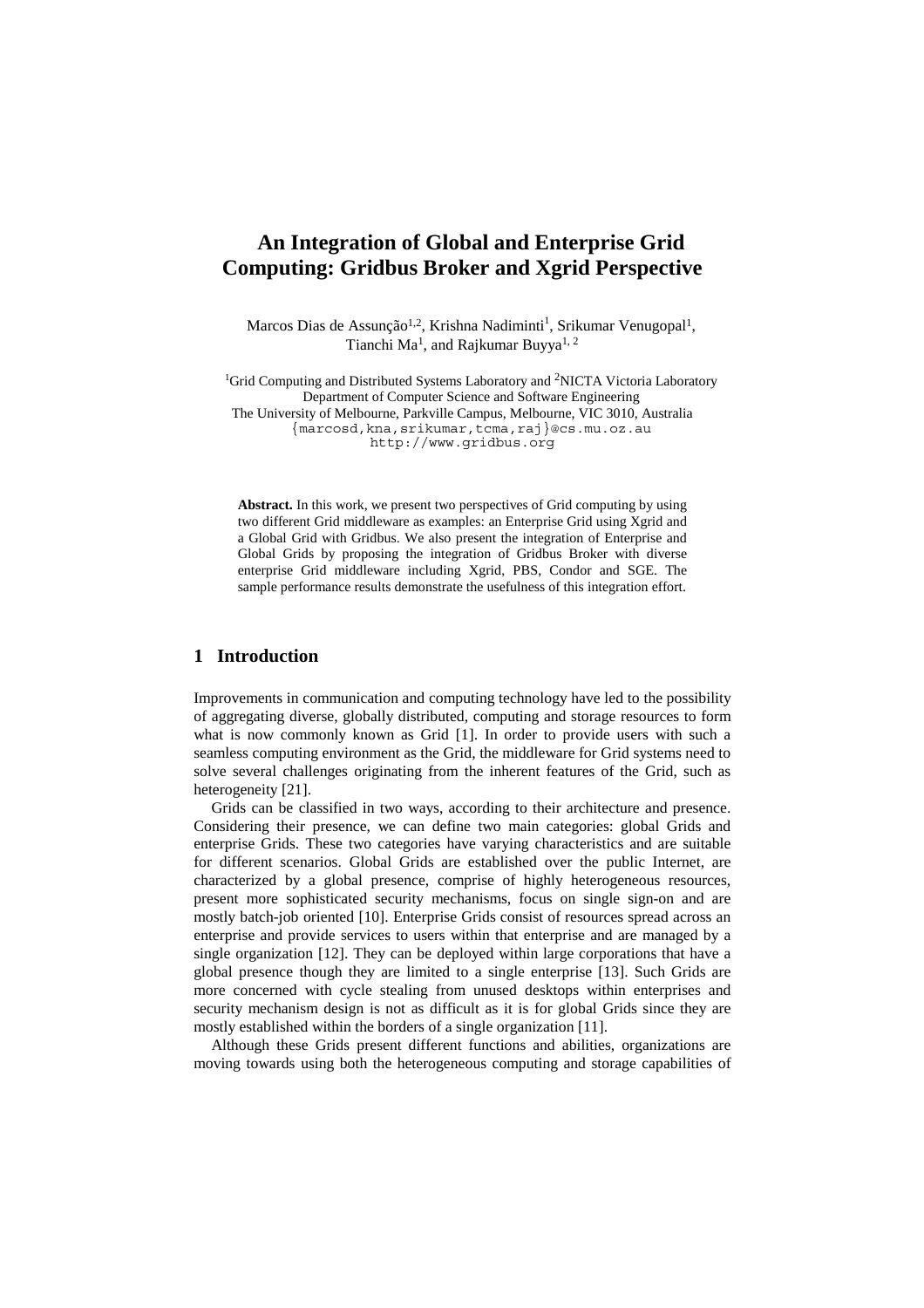global Grids along with the utility maximization offered by enterprise Grids. For example, a company may want to fetch data from a data repository shared by academic and enterprises but leverage its infrastructure by processing the data on its own enterprise Grid. Organizations may also want to go beyond their Grids to share resources with new partners when their applications require computing resources that surpass what their own Grids can offer [12]. In this way, by using extra resources offered by other partners they can improve their performance as well as increasing their agility. We need middleware to integrate global and enterprise Grids in order to enable such scenario.

Integration of global and enterprise Grid middleware is motivated by offering a uniform API that helps users to write applications for all kind of Grid middleware. In this paper, we present how this was achieved by extending Gridbus Broker [2] to support four different middlewares: Xgrid [4], PBS [15], Condor [14] and SGE [16]. Xgrid is a Grid technology that provides means to build Grids of Mac OS X based computers. PBS is a batch queuing system that provides controls over initiating or scheduling execution of batch jobs. SGE provides distributed resource management software for wide ranging requirements from compute farms to Grid computing. Similarly, Condor supports high throughput computing on collections of distributed computing resources. As a case study, we present the process of integrating Xgrid with Gridbus Broker in detail.

The remainder of this paper is organized as follows. Section 2 presents a discussion about middleware and the positioning of the broker in integrating enterprise and global Grids. We also discuss in detail the characteristics of the Apple's Xgrid technology and justify why we chose to integrate the broker with this middleware. We demonstrate how we have been developing interfaces to different middleware in Section 3. In Section 4, we present how to implement an interface between the Gridbus Broker and Xgrid as a case study. Section 5 presents some experiments demonstrating the usability of the interface. We describe related work in Section 6. Finally, Section 7 presents future work and concludes the paper.

### **2 Grid Middleware and Background Technologies**

During the last few years, research communities have proposed and developed several middlewares for Grid computing that each address issues such as security, uniform access, dynamic discovery, aggregation and quality-of-service differently. Although there have been efforts of standardizing various middleware interfaces and functions [22], they still present some distinguishing characteristics that need to be tackled individually. A layered view for Grid architecture is commonly adopted [21].

The *Fabric* layer provides resources for which the shared access is mediated. Components of the fabric layer interface provide specific functions and services that are used by operations in the upper layers. *Low-level* middleware offers services such as remote process management, co-allocation of resources, storage access, information registration and discovery and security. These services abstract the complexity and heterogeneity of the fabric level by providing a consistent method for accessing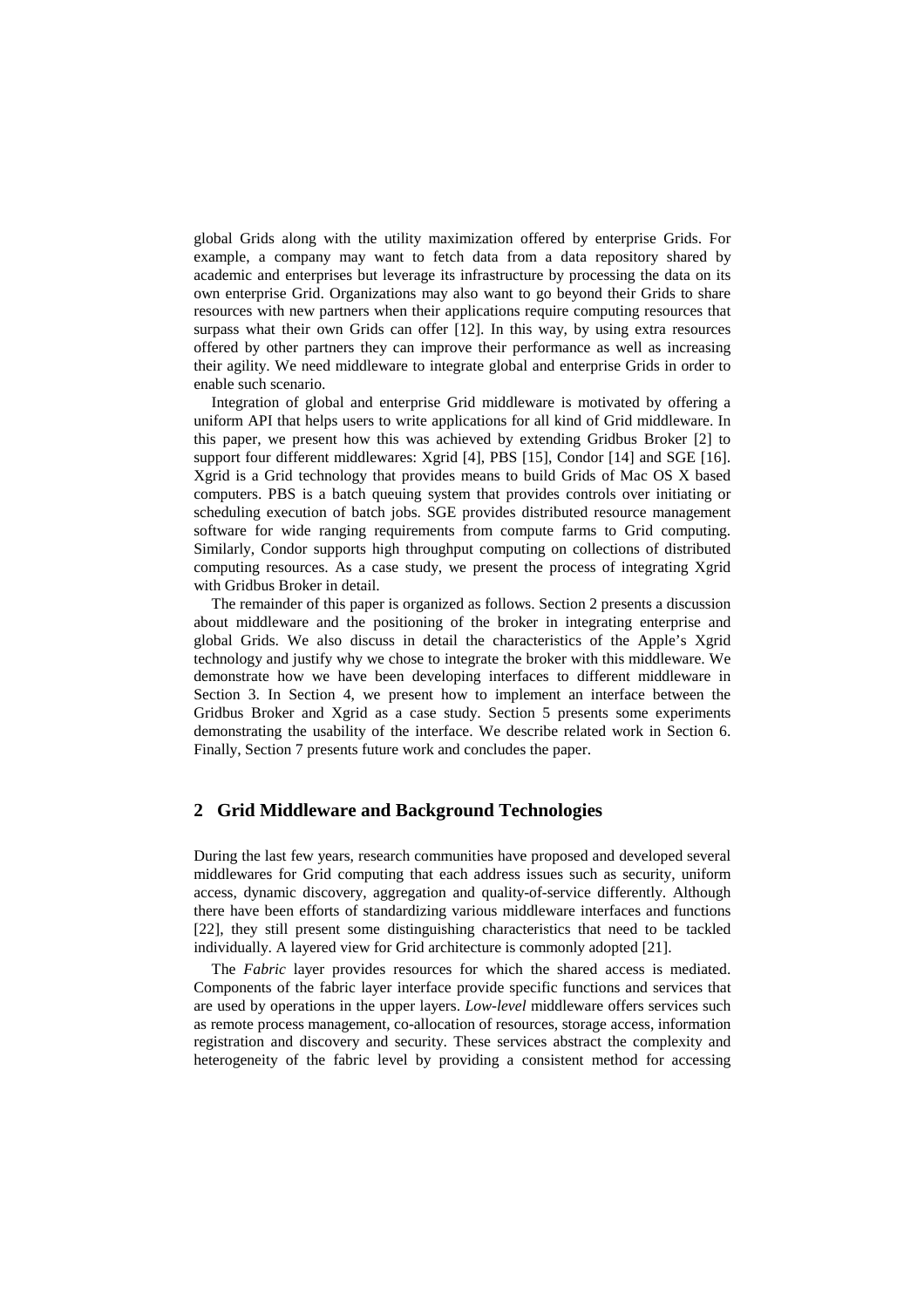distributed resources [5]. *User-level* middleware uses the uniform interfaces provided by the low-level middleware to provide higher-level abstractions and services [6]. Several *applications* have been developed on top of these layers by using Gridenabled languages and utilities.

Nowadays, Grid technologies are available for UNIX based OSes and Windows, while Xgrid is an intent to construct Grids of Mac computers. Moreover, there is a great intent in integrating such enterprise Grid technologies with global Grids so that enterprises can maximize their utility and tap into resources across several organizations. The user level middleware and tools such as a broker play an important role in this scenario. Considering these factors, we can perceive that providing a broker for these technologies, that facilitates the aggregation, selection and scheduling of applications in different technologies, is essential.

The Gridbus Broker supports computational and data Grid applications [2] and its architecture has an emphasis on simplicity, extensibility and platform independence. The main design principles of the broker include:

 Assume nothing about the environment: It is just assumed that low-level middleware is able to provide an interface to submit and monitor a job.

 Client-centric design: the broker does not depend on metrics provided by the resources. No software, besides the middleware itself, needs to be installed on resource side.

 Extensibility is the key: the broker is extensible in many ways. We can implement support for new middleware; new information sources can be added; and the XMLbased language used to specify jobs and resources is highly extensible.

#### **2.1 The Xgrid Architecture**

Xgrid's architecture is similar to other desktop middleware systems such as Condor, and consists of the following components: agents, clients and the controller [9]. In the normal flow of execution, clients originate and submit jobs to the controller; they are split into tasks by the controller and sent on to agents. The agents execute tasks and return results to the controller, which collects them and reports to the client.

Some features provided by Xgrid include [8]: (a) easy Grid configuration and deployment; (b) straightforward and flexible job submission; (c) Kerberos single signon and password based authentication; (d) hides complex issues such as data distribution, job execution, and result aggregation from the user; (e) uses open standards; and (f) provides tools for the customization of the job submission process;

Some ongoing research projects are currently using Xgrid. For example, the Xgrid at Stanford is a project from Stanford University [7] and aims at harnessing processing cycles from computers from all over the world. The purpose is to *modelize* the conformational changes of the beta 2 adrenergic receptor, and have a better understanding of its pharmacology.

# **3 Interface to Different Enterprise and Global Grid Middleware**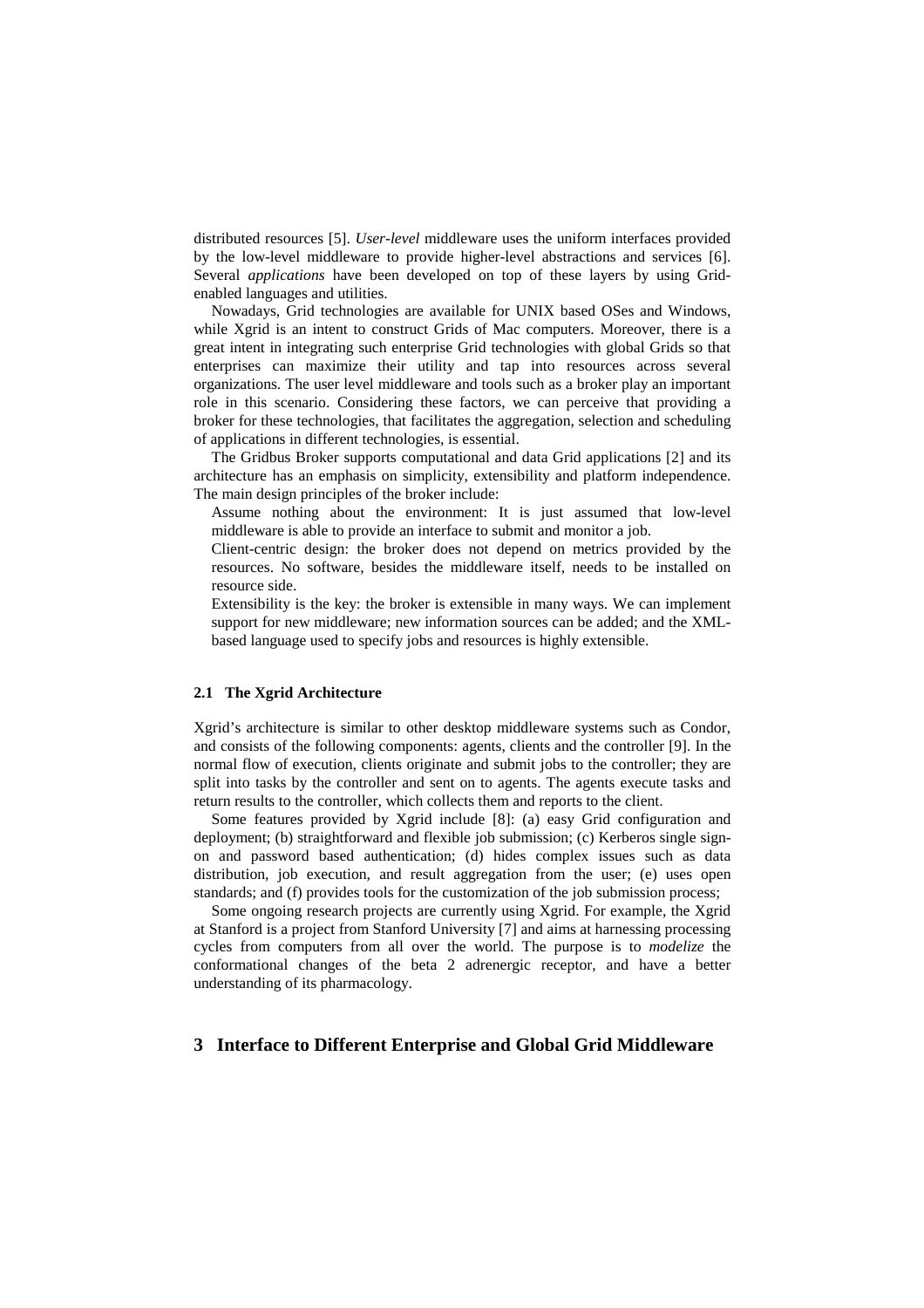In order to integrate a different middleware into the broker, an actuator specific to that middleware needs to be implemented; it is responsible for dispatching and monitoring the job. This is done by extending two classes: ComputeServer and JobWrapper. The implementation of the JobWrapper class implements methods necessary for job submission to a resource by using the corresponding middleware, while ComputeServer provides means to query the job execution status and discover server's properties.

Interfaces to diverse middleware were implemented, and are summarized in Table 1. Currently, we have implemented adaptors for heterogeneous middleware systems, namely Fork (for forking jobs on local UNIX-like systems), Xgrid, PBS (Portable Batch System), SGE (Sun N1 Grid Engine) and Condor. As we know, PBS, SGE and Condor are all technically mature and widely-adopted computational management middleware for clusters and LAN-based distributed systems. They can link nodes to follow their particular structure so that optimizations could be carried on the managed domain, in order to achieve respective goals. The broker will abstract these irregular structures into general computational resources, while keeping the benefit and autonomy of each middleware.

Conceptually, the middleware implementation works in three "spaces" (Fig. 1). A space is defined as the execution environment, including paths and user accounts. The user space is where users start the broker, as well as the source of all input files and the destination of all output files. The driver working space is a client node (or head node) of the target middleware. The broker provides a dispatcher to control remotely the data and behaviors in the driver working space. The dispatchers also provide the functionality of staging files between the two spaces. The dispatchers are based on some remote logon channels. Currently we have implemented local (meaning the broker itself sits in the driver working space) and SSH (Secure Shell) dispatchers. There exists another space called the middleware inner working space, which is maintained by the middleware systems, on their executing nodes. Also the middleware systems have their own mechanism to stage files and data between the inner working space and their client nodes (that is, the driver working space).



Fig. 1. The three spaces.

There is also similar mechanism provided by the Globus Toolkit [20] (by implementing a driver to incorporate middleware with the GRAM service). As stated earlier, Gridbus broker has been designed to support coordinated use of Grid resources that are accessible via Globus or other services. The Gridbus broker aims to provide an environment that scales and supports full utilization of all types of local and remote resources (desktops, supercomputers and clusters). Therefore, we have extended our Gridbus broker so that it can support scheduling of applications on local and remote resources irrespective their access interfaces (e.g., direct access using local interfaces, SSH-based remote access, or PKI/Globus-based access). This is especially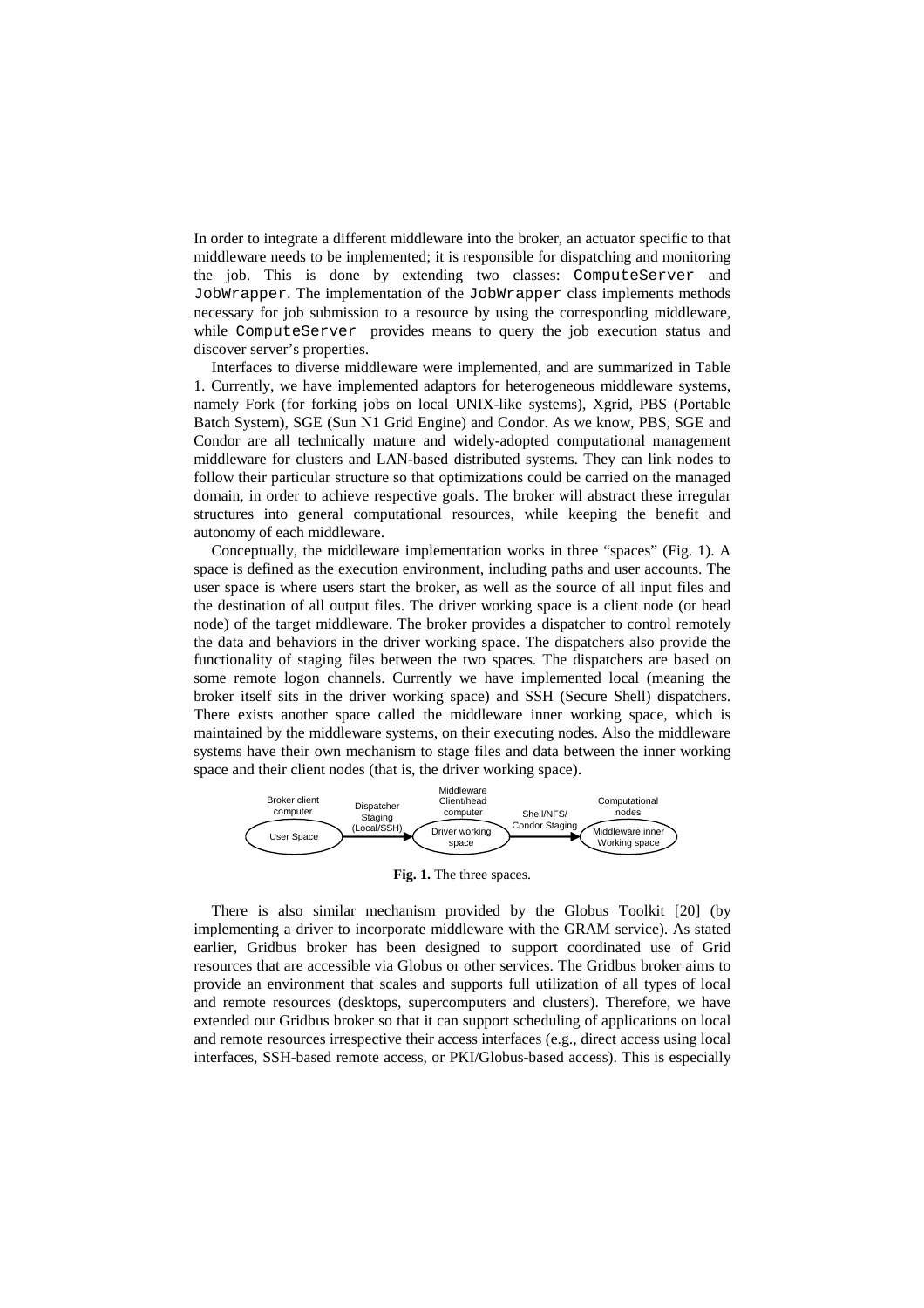useful in case of Xgrid as to the best of our knowledge there is no Globus-based access to Xgrid resources. Thus, our integration solution supports uniform and simultaneous use of local and remote resources regardless their access interfaces or mechanisms.

| Middl.         | File                                                                                                                | File                                                                                                                  | Execute Job                                                                                                                                                                                                                                                                                                                 | Query Job                                                                                                             |
|----------------|---------------------------------------------------------------------------------------------------------------------|-----------------------------------------------------------------------------------------------------------------------|-----------------------------------------------------------------------------------------------------------------------------------------------------------------------------------------------------------------------------------------------------------------------------------------------------------------------------|-----------------------------------------------------------------------------------------------------------------------|
|                | Stage-In                                                                                                            | Stage-Out                                                                                                             |                                                                                                                                                                                                                                                                                                                             | <b>Status</b>                                                                                                         |
| Fork<br>Condor | Use symbolic<br>links to avoid<br>an additional<br>copy<br>Similar to<br>Fork for NFS.<br>Otherwise,<br>specify the | Move the<br>output files to<br>the specified<br>directory<br>Similar to<br>Fork for NFS.<br>Otherwise,<br>specify the | Encapsulate the execution and<br>process ID reflection commands<br>into a shell script, then directly<br>execute it, get the process ID<br>from the script's standard output.<br>Encapsulate the submission of the<br>condor script into another shell<br>script. Also the shell script is<br>responsible for analyzing the | Analyze "ps<br>$-a$ "<br>command<br>and obtain<br>the status<br>Analyze the<br>output of the<br>"condor_q"<br>command |
|                | files to-be-<br>staged-in in<br>the condor<br>script                                                                | files to-be-<br>staged-out in<br>the condor<br>script                                                                 | output of the "condor_submit"<br>command while reflecting the<br>condor PID                                                                                                                                                                                                                                                 | (executed as<br>a shell<br>script)                                                                                    |
| <b>SGE</b>     | Same as Fork<br>in an NFS<br>system.                                                                                | Same as Fork<br>in an NFS<br>system.                                                                                  | Explore the suitable queue using<br>a Fork job. Then customize a<br>SGE script for submitting job into<br>the best queue. Another script is<br>responsible for executing the<br>"qsub" command to submit the<br>SGE script and get the SGE PID                                                                              | Analyze the<br>output of the<br>"qstat"<br>command<br>(executed as<br>a shell<br>script)                              |
| <b>PBS</b>     | Same as Fork<br>in an NFS<br>system.                                                                                | Same as Fork<br>in an NFS<br>system.                                                                                  | Find best queue by using a Fork<br>job. Then customize a PBS script<br>for submitting job to the best<br>queue. Another script is executes<br>the "qsub" command to submit<br>the PBS script as well as getting<br>the PBS PID                                                                                              | Analyze the<br>output of the<br>"qstat"<br>command<br>(executed as<br>a shell<br>script)                              |
| <b>Xgrid</b>   | Copy files to<br>Xgrid input<br>directory.                                                                          | Move the<br>output files to<br>the specified<br>directory.                                                            | Uses Xgrid command line to<br>submit a job. Xgrid ID is used to<br>query job status, redirect output<br>files and delete the job after it<br>was been completed.                                                                                                                                                            | Analyze the<br>"xgrid -job<br>status/attribu<br>tes"<br>command.                                                      |

Table 1. Characteristics of the interfaces for different middleware.

Fig. 2 shows a state machine indicating the flow for the broker dispatching jobs to a middleware system. The main steps include file stage-in/out, job execution and job status query. In most cases, we generate a new shell script to interact with the middleware. For different middleware, the driver can adapt to local shell command interfaces. The next sections show how this happens for each middleware.

For the Fork adaptor, it creates symbolic links for stage-in and moves files for stage-out. The driver creates a new process calling the shell script to do the file staging, then execute the job and redirect the stdout and stderr streams to specified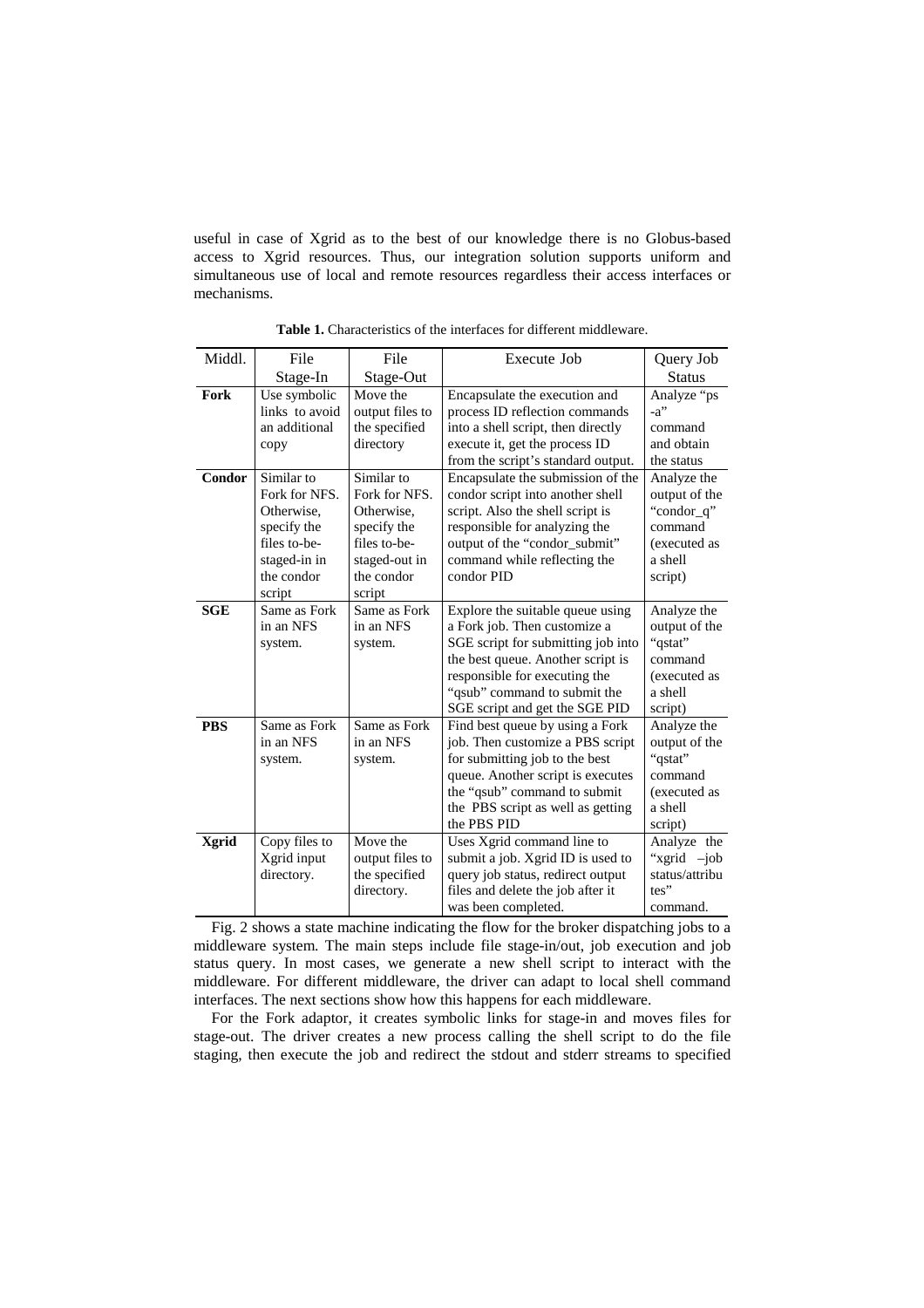files and stages these files back right after their creation. The process ID of the job is reflected in the stdout stream, which is parsed by the broker. The process ID is the job handle. After the job submission, the broker queries job status by analyzing the output of a "ps –a" (for listing all the processes in UNIX-like systems) command. If the job is active or pending, its status can be obtained from the "ps" output, otherwise, the broker parses the stderr stream to determine whether the job has been successfully finished (if there is nothing in the stderr) or failed. If the job is finished, the output files generated by the job are staged back to the broker side.



**Fig. 2.** State machine of the driver flow. For Stage-In and Stage-Out: 1 represents between the user space and driver working space. 2 represents between the driver working space and middleware inner working space.

For PBS and SGE driver, it will not stage the input files between the driver working space and the middleware inner working space, because they are configured to share the same NFS. Nevertheless, the execution scripts describing the job configuration need to be staged to the correct directory specified by the middleware and all file attributes have to be updated so that the files could be accessible under the middleware execution environments. In addition, after the execution, the location of output files (also specified by the middleware) is given to the dispatcher. In PBS/SGE, the computational resources are further partitioned into queues. In our current implementation, the user can either specify the queue(s) to be used by the job submission or let the broker select the most suitable one from all the available queues. In the second case, the broker submits a queue discovery job (marked as a Fork job) prior to the PBS/SGE job in order to select the "best queue". Then the PBS/SGE job is submitted to the specified or selected queue by another job submission shell script by running "qsub" (the job submission interface) to submit the execution script to PBS/SGE. The job handle is set as the PBS PID or SGE PID, which is retrieved from the output of the job submission script. The broker queries the job status by running the command "qstat" through a shell script and analyzing the stdout stream.

With the Condor driver, the staging of both the input and output files is handled automatically by Condor. The adaptor needs to specify all the files in the Condor execution script (needed by Condor for describing the job configuration). Then the adaptor generates a shell script to submit the execution script to Condor and retrieves the Condor PID, which is the job handle for Condor jobs. After the job submission, the broker queries the job status using a shell script by running "condor\_q". The *standard* Condor universe provides the feature of checkpointing and process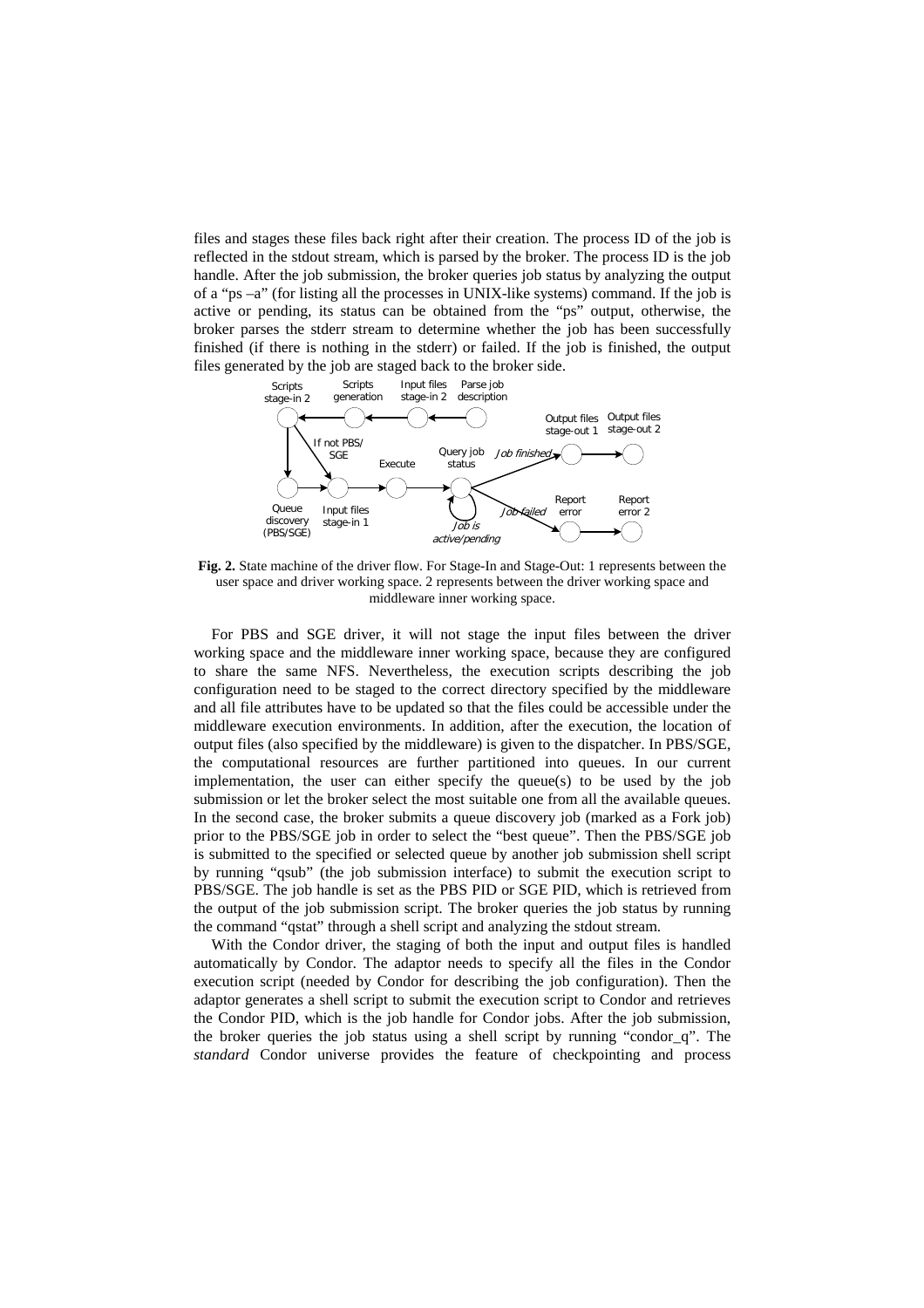migration. However, as a requirement, the job must be re-linked to the Condor library using "condor compile", which is unpractical for most jobs without the source code. Therefore, the broker submits the job into a universe called "vanilla".

# **4 Design and Implementation for Xgrid**

As discussed beforehand, the scheduler in Gridbus broker does not assume anything about the diverse middleware that may be utilized by users. Two classes have to be implemented so that the broker is able to submit jobs to different middleware, which are ComputeServer and JobWrapper as described in Fig. 3.



**Fig. 3.** Class diagram of the Xgrid adaptor.

Gridbus Broker aims at being platform independent and client-centric. Following this approach, we assumed that the broker can be installed on a computer under a different operating system from Mac OS X, while it submits jobs to Xgrid. To the best of our knowledge, at the present there is no Xgrid API for Windows or UNIX class operating systems. Therefore, we proceed according to the following steps:

 The user performs the job submission using Gridbus Broker informing it of the scripts or commands to be executed on the remote node as well as the necessary input files.

 The submission is carried out using the command line application on an Xgrid client. Since Xgrid's local working directory is specified, and all files contained in this directory will be compressed into a file that is sent to the controller. The results will be available in the local working directory when the job execution is finished. The broker node can use this node directly if it is being run natively on the same node, or via SSH when it is running on a remote node and possibly under a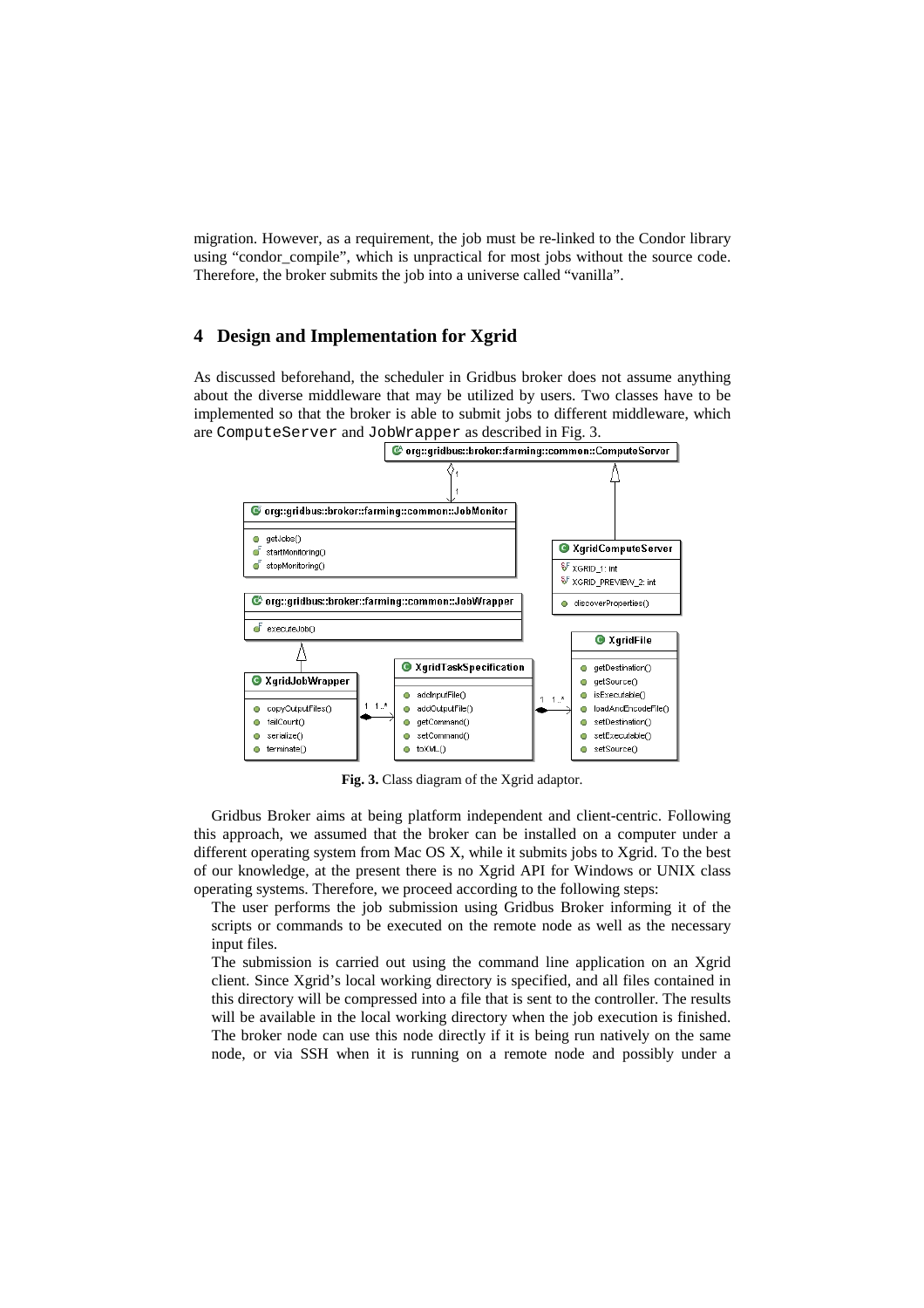different operating system.

 Once the job completes in Xgrid, the broker copies the files back from the Xgrid client node to the broker node.

A ComputeServer in the broker represents a resource. To implement an interface to a new middleware one has to extend this class and implement the methods responsible for discovering properties of the resource and for querying the job status, by using the tools specific to the corresponding middleware. For Xgrid, a ComputeServer represents a cluster of Mac computers.

While each middleware has its own representation of a job, the broker uses its own generic representation. The XgridJobWrapper class converts the job description from the broker representation to the Xgrid specific representation and submits it. In the broker, a job can consist of tasks such as SUBSTITUTE, COPY and EXECUTE. The copy tasks may represent input files that are required by the job or files that have to be copied back after the job has been completed.

The Xgrid Version 1.0 accepts XML documents containing serialized input files, description of commands to be executed, arguments. Since the interface was implemented to work for both Technical Preview 2 and 1.0 versions of Xgrid, the input files are copied as a single XML document for version 1.0, and as separate files for the Technical Preview 2 version. When the job is submitted, a job ID is obtained from Xgrid, which is used to monitor the job execution.

## **5 Performance Evaluation**

To evaluate the interfaces to Xgrid, we conducted several experiments. This section describes results of experiments we carried out for (a) Xgrid and (b) combined use of SGE and PBS resources.

#### **5.1 The Xgrid Testbed and Results**

For the evaluation of the integration of Xgrid and its usage via Gridbus Broker, we have used a cluster composed of Mac OS X computers located in the Howard Florey Institute for Neuroscience at the University of Melbourne. This cluster has 13 nodes that are connected by a Fast Ethernet LAN. Each node has two Power PC processors of 1.8GHz. The Xgrid Technical Preview 2 is installed on this cluster, which is a beta version of Xgrid. Since version 1.0 of Xgrid requires an upgrade of the operating system on all nodes to version 10.4 of Mac OS X and the computers are used for other purposes such as mail and web servers, we are unable to install Xgrid version 1.0 on this cluster at the moment. For future experiments, we aim at using version 1.0, which is a stable production release.

For validating our integration with Xgrid, we have used a sample of application for the jobs submitted to our testbed. The jobs consist of an executable file that is copied to the Xgrid client node. This application generates 16,000 digits for PI and takes about 12 seconds to be executed on the head node of the Xgrid cluster. This application creates an output file of 16KB with the digits and no stdout. In this way,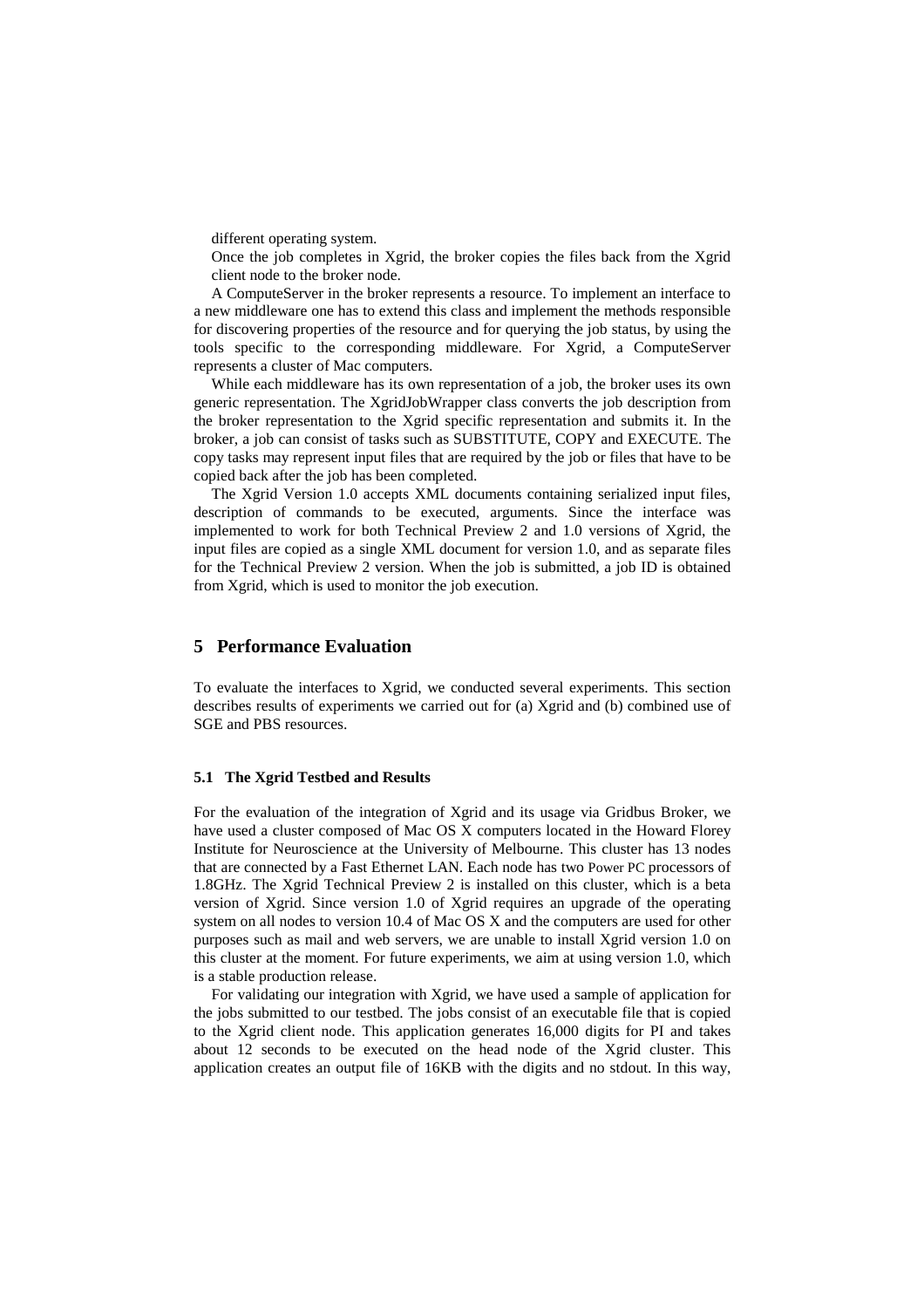

the files that are copied back are this output file, the standard output that is of size 0 and stderr that will be of size 0 in case of success.

Fig. 4. Execution time (100 jobs by using Xgrid TP2).

The scenario evaluated with Xgrid was the execution of a parameter-sweep application of 100 jobs described using XPML (The XML-based parametric modeling language supported by the Gridbus Broker). During the execution, we measured how many jobs were completed over the execution time. Fig. 4 presents the results of this evaluation. In this experiment, 99 out of 100 jobs were successfully completed. For some unknown reason, the Xgrid command line application hangs sometimes. Hence, it results in an increase of the time the job takes to execute.

We evaluated the round trip time for job submission for Xgrid when using SSH from a computer in the same local area network. The round trip time can present some variation since often users have been utilizing the network for other purposes, and according to these results, all the jobs will have increase in the execution time of about 1 second in the testbed's local area network.

#### **5.2 The PBS/SGE Testbed and Results**

We have used two clusters in this evaluation. The first one, the same as the above, is composed of Mac OS X machines located within the Howard Florey Institute for Neuroscience at the University of Melbourne, but SGE was used to manage its resources. The second cluster, called Manjra, is composed of 12 Linux nodes with 2.40GHz Intel Pentium 4 CPUs and 512MB of memory and it is located in another building (GRIDS Lab) at the University of Melbourne. We used PBS to manage Manjra's resources. The job submission to PBS was done using SSH/SCP and the results are presented in Fig. 5. Since the second cluster is running a different operating system (Linux) and as the executables are not portable between Mac OS X operating system and Linux, we implemented the PI calculator described previously as a Java application. On the head computer in the cluster managed by SGE this application takes around 3-5 minutes to finish its execution by using Java 1.4.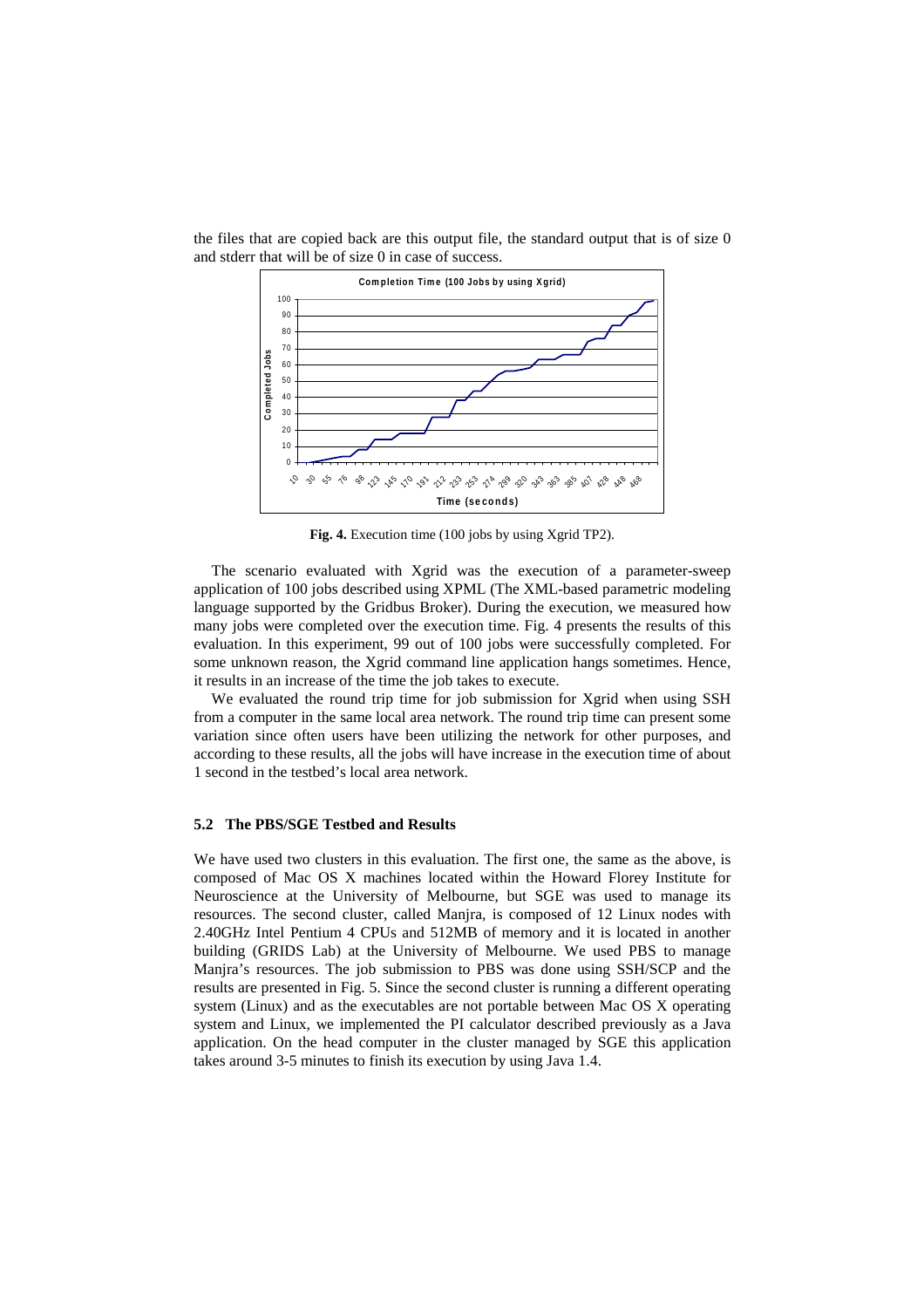

**Fig. 5.** Execution time (250 jobs by using SGE and PBS).

As presented in the last graph, the interface for PBS presented a better performance compared to SGE. PBS executed 158 out of 250 jobs, whilst SGE executed 92 jobs. The Xgrid experiments were carried out by using an executable application for Mac OS X. We are satisfied with the results even though this release presents some issues such as failing of job submission. We plan to carry out experiments by utilizing the version 1.0.

### **6 Related Work**

There exist some works aiming at integrating the middleware described in this paper with other technologies. For instance, pools of resources managed by Condor can be integrated with other Condors pools by setting up the manager of a cluster to accept requests from another manager. Such an approach is commonly called a flock of Condors [17]. In this case, a pool *B* will send jobs to a pool *A* if the local resources are unavailable or in use.

TrellisWeb [18] provides an interface to a placeholder scheduling that addresses resource scheduling and allocation, single log on and access control. The system is integrated with PBS, SGE and IBM's LoadLeveler and applies these tools in a metacomputing scenario. However, this work does not contemplate integration with global Grid middleware such as Globus and Unicore.

Grid(Lab) Grid Application Toolkit (GAT) [19] presents an architecture in which common APIs sit between Grid applications and diverse Grid middleware. The main goal of GAT is providing Grid programmers with a uniform interface to different middleware and services, such as data catalog, data replication, data movement, Globus Grid Services and Globus 2.X and 3.X Pre WS. By providing such an API, GAT aims at enabling the easy development of "Grid-aware" applications. This API targets the development of portals and can therefore enable a range of Grid applications. Although this project shares many characteristics with our approach, it is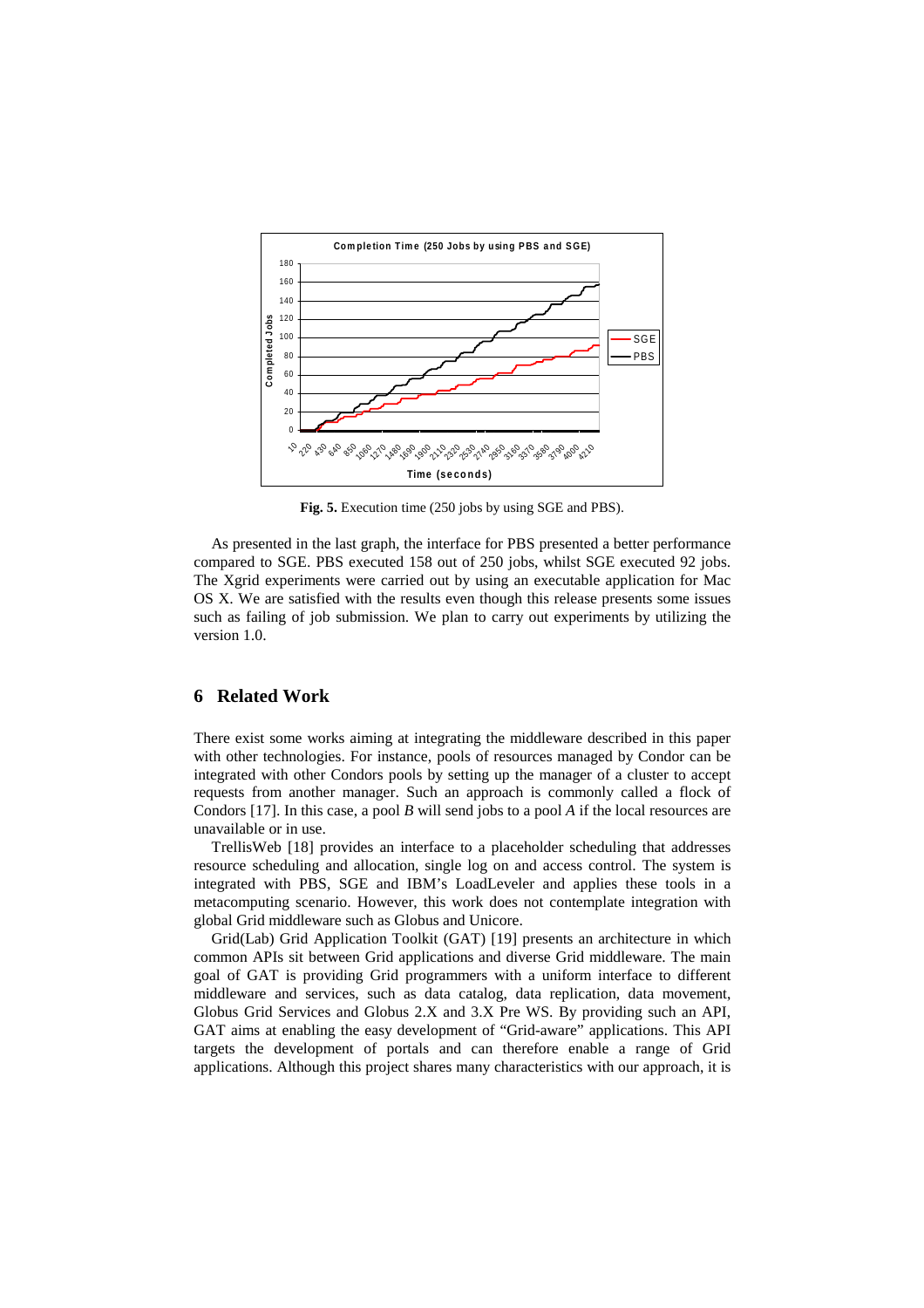not targeted towards at integrating the API with enterprise middleware.

Our integration differs still from the works mentioned above in that Gridbus broker does not provide the integration with only one toolkit, seen with the flock of Condors, but instead integrates several enterprise and global Grid middleware. Furthermore, the Gridbus Broker provides a uniform interface that users can utilize to specify their parameter sweep applications by using an XML-based parametric modeling language as well as Grid portals. The scheduler in Gridbus Broker is middleware independent and can be set to optimize user-supplied parameters such as deadline and budget.

### **7 Conclusions and Future Works**

Gridbus project provides a broad range of tools and aims at leveraging Grid technologies for different platforms. Through its broker, Gridbus targets to provide a common interface and API for users to develop their applications for enterprise and global Grids.

We have developed interfaces to integrate different middleware with the Gridbus Broker. By integrating such technologies with the broker, we aim at leveraging global Grids. Users can use their Macs as well as other computers via integration with other systems.

We also present some experiments that demonstrate the usability of the interface for Xgrid, SGE and PBS. Our experiments consisted of running a parameter sweep application. A description about how to implement interfaces for other middleware was provided along with the results of the experiments that were carried out.

As future work, we propose to adapt the Gridbus interface to Xgrid make use of the BEEP protocol to communicate directly with the Xgrid controller, avoiding using the Xgrid command line application to submit jobs and monitor results. By doing so, we can collect more information about nodes in the Grid and the jobs submitted to Xgrid. We also aim at carrying out tests for the interfaces for other middleware described in this paper.

#### **References**

- 1. Ian Foster, Carl Kesselman, and Steve Tuecke. The anatomy of the grid: Enabling scalable virtual organizations. *International J. Supercomputer Applications*, 15(3), 2001.
- 2. Srikumar Venugopal, Rajkumar Buyya, and Lyle Winton. A grid service broker for scheduling distributed data-oriented applications on global grids. In *Proceedings of the 2nd workshop on Middleware for grid computing*, pages 75–80, New York, USA, 2004.
- 3. Jim Almond and Dave Snelling. Unicore: uniform access to supercomputing as an element of electronic commerce. *Future Gener. Comput. Syst.*, 15(5-6):539–548, 1999.
- 4. David A. Kramer and Matthew MacInnis. Utilization of a local grid of mac os x-based computers using xgrid. In *HPDC*, pages 264–265. IEEE Computer Society, 2004.
- 5. Parvin Asadzadeh, Rajkumar Buyya, Chun Ling Kei, Deepa Nayar, and Srikumar Venugopal. *High Performance Computing: Paradigm and Infrastructure*, chapter Global Grids and Software Toolkits: A Study of Four Grid Middleware Technologies. ISBN: 0-